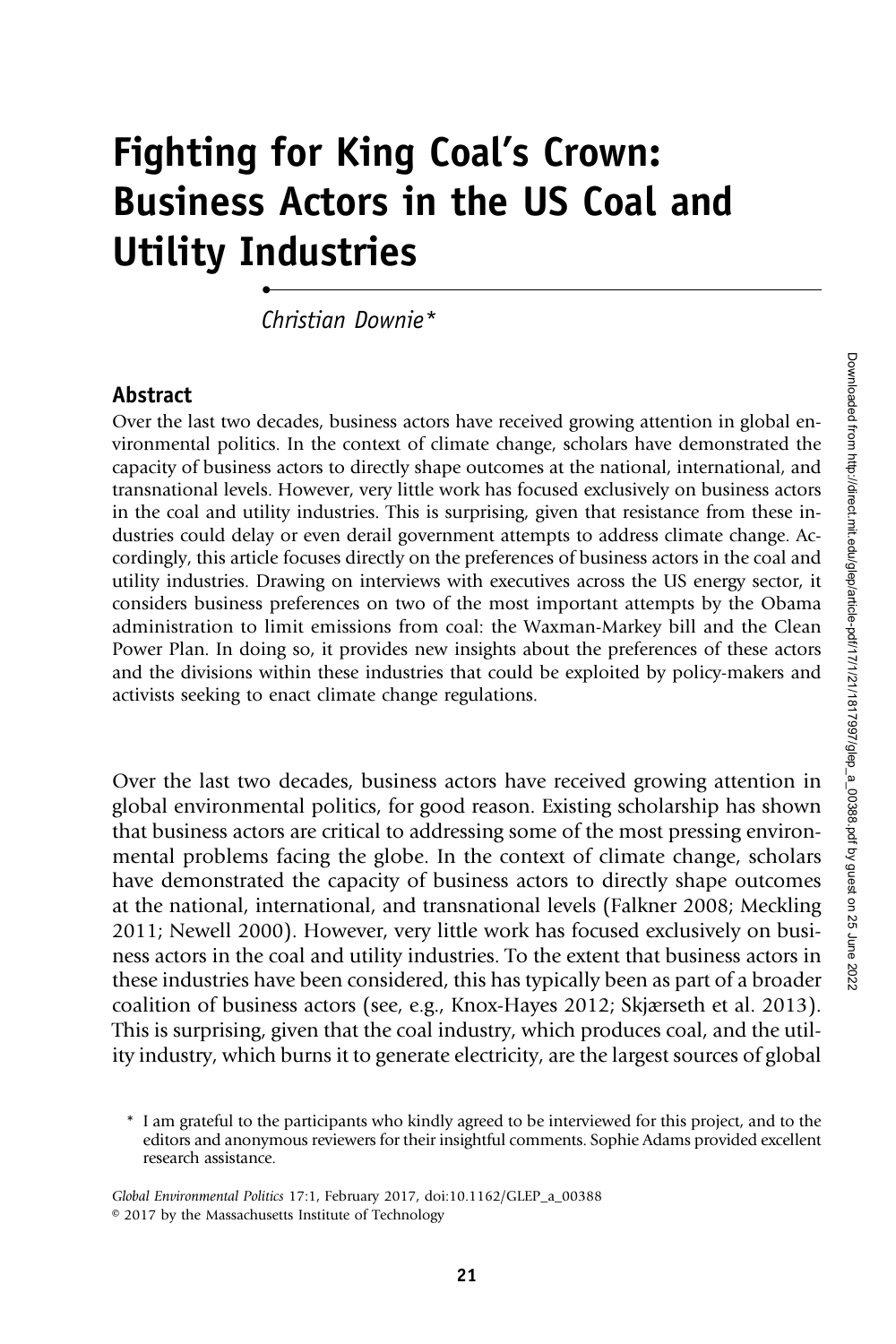greenhouse gas emissions. Furthermore, resistance from these industries could delay or even derail government attempts to address climate change.

Accordingly, this article focuses directly on business actors in both the coal and utility industries. Specifically, it deals with questions such as, what are the preferences of business actors in these industries toward efforts to limit emissions from coal? How are they determined? And importantly, could divisions within and between these industries be exploited by governments seeking to enact climate change regulations? This article takes up these questions by examining the role of business actors in the US coal and utility industries. Specifically, it considers business preferences regarding two of the most important attempts by the Obama administration to limit emissions from coal: the Waxman-Markey bill, an attempt to create an emissions trading system in 2009, and the Clean Power Plan, designed to limit emissions from power plants in 2014. While these initiatives have received attention in the literature (see, e.g., Skjærseth et al. 2013), few have examined the role of business across both attempts by the Obama administration to address climate change. Few, if any, have focused exclusively on the roles of coal producers and electric utilities.

In this context, the analysis here provides new insights into the preferences of business actors in both of these crucial industries. First, by honing in on coal producers and electric utilities, I found evidence showing that business actors in these two industries are not uniformly opposed to regulatory measures to limit emissions from coal. While almost all of the coal industry opposed the Waxman-Markey bill and the Clean Power Plan, the utility industry did not. Instead, electric utilities supported or opposed the regulatory initiatives, or hedged their position. These positions closely correlated with their generation portfolios. Consistent with recent work on firms' preferences in global environmental politics, hedging strategies appear to be especially prevalent in the utility industry (Meckling 2015).

Second, this article identifies implications for policy-makers and activists, who could potentially exploit industry divisions for political gain. In doing so, the argument builds on recent literature that has explored the pathways to building winning green coalitions that will be necessary to overcome the resistance from incumbent fossil fuel industries. For example, some electric utilities could prove useful allies to governments attempting to regulate emissions, not only in the coal industry, but also across the energy sector. Further, given that the US coal industry is in structural decline, as will be discussed, coal producers will be in a much weaker position to resist government regulation than electric utilities.

This article proceeds as follows. The next section introduces the theory on firms' preferences and describes the sources of data, and the section after that provides an overview of the coal and utility industries. The remainder of the discussion examines firms' preferences in both of these industries in response to attempts to introduce an emissions trading scheme in the president's first term, and pollution standards for power plants in his second term. The final section considers the implications for policy-makers and activists.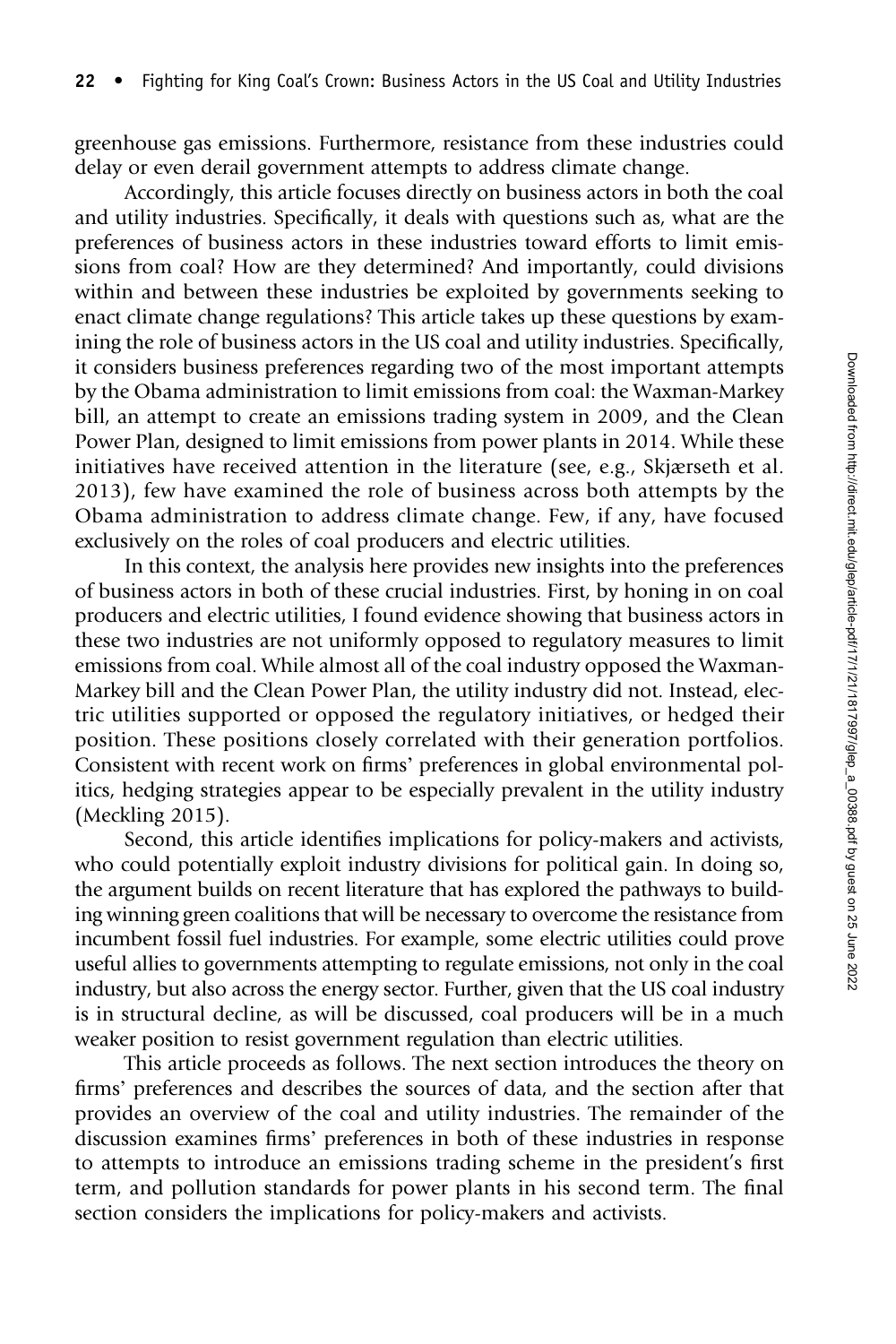# Understanding Business Preferences in Global Environmental Politics

Although corporate actors, or business actors, are not new to global environmental politics, it is important to be clear about what the terms mean (Clapp and Meckling 2013; Falkner 2008; Meckling 2015; Newell 2005; Tienhaara et al. 2012). Among nonstate actors, a distinction is generally made between for-profit actors and nonprofit actors. In essence, this is a distinction based on motivations. Corporate actors are for-profit entities and are primarily motivated by instrumental goals, normally the pursuit of profit for their owners or shareholders. Nonprofit actors, on the other hand, such as environmental NGOs, are not primarily motivated by profit, and typically lay claim to a common good. It goes without saying that such distinctions are never perfect, and some scholars have challenged this distinction (Sell and Prakash 2004). For example, some industry associations are strictly speaking nonprofit, even though their members are corporate actors, and many corporate actors also lay claim to a common good.

So how are preferences determined? Broadly, firms' preferences are considered to be determined by two factors: interests and institutions (Falkner 2008). First, in regulatory contests like those examined here, firms' preferences will be determined by the distributional effect of the policy. Environmental regulations will have different costs and benefits for different industries, and for different firms within the same industry (Keohane et al. 1998). In general, firms tend to support regulations when they benefit from them, and oppose regulations when they do not. However, two firms may both stand to lose from the implementation of a regulation, but one firm might incur lower costs than a competitor, granting it relative gains.

However, preferences also reflect the institutional environment in which firms operate. In other words, their economic interests are filtered through the institutions and networks to which they belong (Hall and Thelen 2009; Layzer 2012; Woll 2008). Institutional factors are likely to be especially important when there is a high level of uncertainty about the distributive impact of a regulation or when the absolute and relative gains are very similar (Levy and Kolk 2002, 282). Research on corporate behavior suggests that a number of institutional factors can explain variance in corporate preferences. The home country of a corporation and the associated political, economic, and cultural contexts can lead to divergent preferences. For example, the adversarial legal system in the US has often led corporations to take more antagonistic positions toward regulations than are taken in Europe (Falkner 2008, 36; Kagan, 2007; Woll 2012). Likewise, the unique histories of different corporations can also lead to different preferences. For example, businesses that have experienced a history of losses with a particular technology are likely to institutionalize a negative view toward the future prospects of such technologies (Levy and Kolk 2002, 208–281).

Further, business preferences are not fixed, but can vary over time in the context of the policy cycle and the institutional environment (Downie 2014; Vogel 1989). For instance, in the agenda-setting phase of policy development,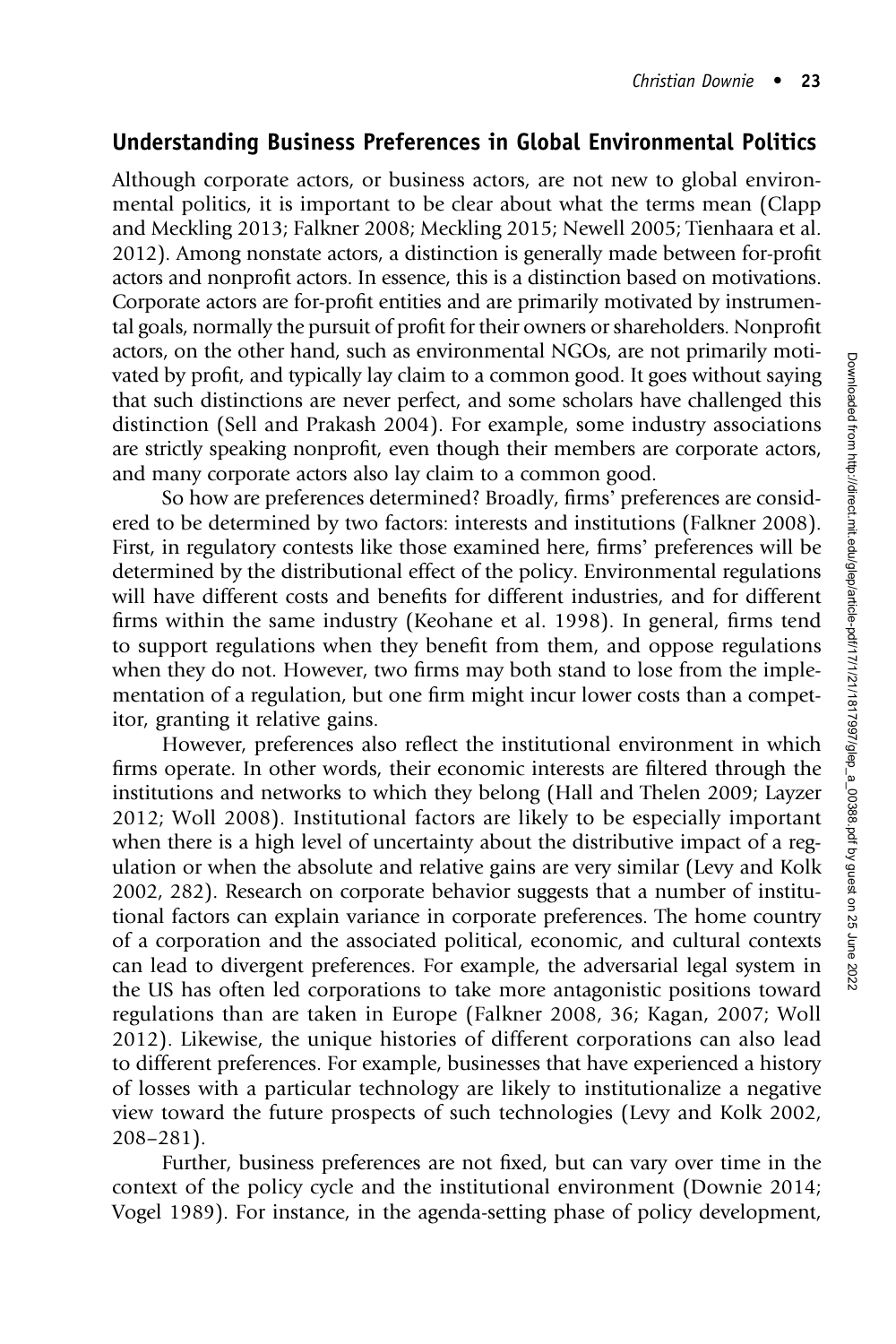evidence from studies of environmental politics suggests that affected firms are more likely to pursue a strategy of opposition when regulations first emerge on the agenda, but as the debate matures, opposition is likely to decrease and become fragmented. Over time, a tipping point can be reached at which business tips from opposition to support (Meckling 2015; Vormedal 2012). In addition, policy feedbacks and path dependence can reshape business interests and the balance between those interests, by helping to determine what actions are possible, desirable, and legitimate (Layzer 2012, chap. 2; Stokes 2015, chap. 2).

It is too simple, then, to speak of "business preferences" as though business is a black box, with one set of consistent and coherent preferences. Business, like the state, is not a unitary actor, and preferences will vary across industries and firms. While competition between businesses is what underpins competitive markets, these same business interests will regularly engage in fierce battles over the rules that govern those markets (Tienhaara et al. 2012, 62). For example, business conflicts between national and international firms are common, especially regarding trade policy, just as conflicts also arise between technology leaders and laggards in the same industry, or between companies that operate in different economics sectors but within the same supply chain (Falkner 2008, chap. 2).

A series of hypotheses flow from this discussion: it is expected that corporate actors would support policies that improved their competitive position in the market. It is also to be expected that when the distributive effects of a policy are uniform across an industry, the industry would have a uniform preference. At the same time, if the distributive effects on firms in the same industry are different, then preferences would be anticipated to differ, and intra-industry conflict would occur. For example, as was noted above, in the utility industry emissions standards on power plants impose higher costs on plants that rely on coal than on those that rely on gas. Institutional factors, such as the home country of a corporation, are also expected to be important when there is a high level of uncertainty about the distributive impact of a regulation or when the absolute and relative gains are very similar.

To consider these hypotheses, ten producers were identified in the coal industry, representing 76 percent of total US coal production, and fifteen electric utilities, representing 71 percent of the total market capitalization of investorowned utilities (EEI 2014; EIA 2015, 16). To be selected, a firm did not need to be headquartered in the US, but it did need to have a presence in the US market. Three sources of data were sought with which to determine the preferences of each firm: first, documentation in which a firm states, or is directly reported to have stated, a position on each of the regulatory initiatives, such as a company press release, speech, or newspaper report covering the firm's position; second, documentation from an industry association of which the firm is a member; third, newly conducted interviews with senior executives from a sample of firms within the industry, among both coal producers and electric utilities. The latter were supplemented by interviews with relevant national and state-based industry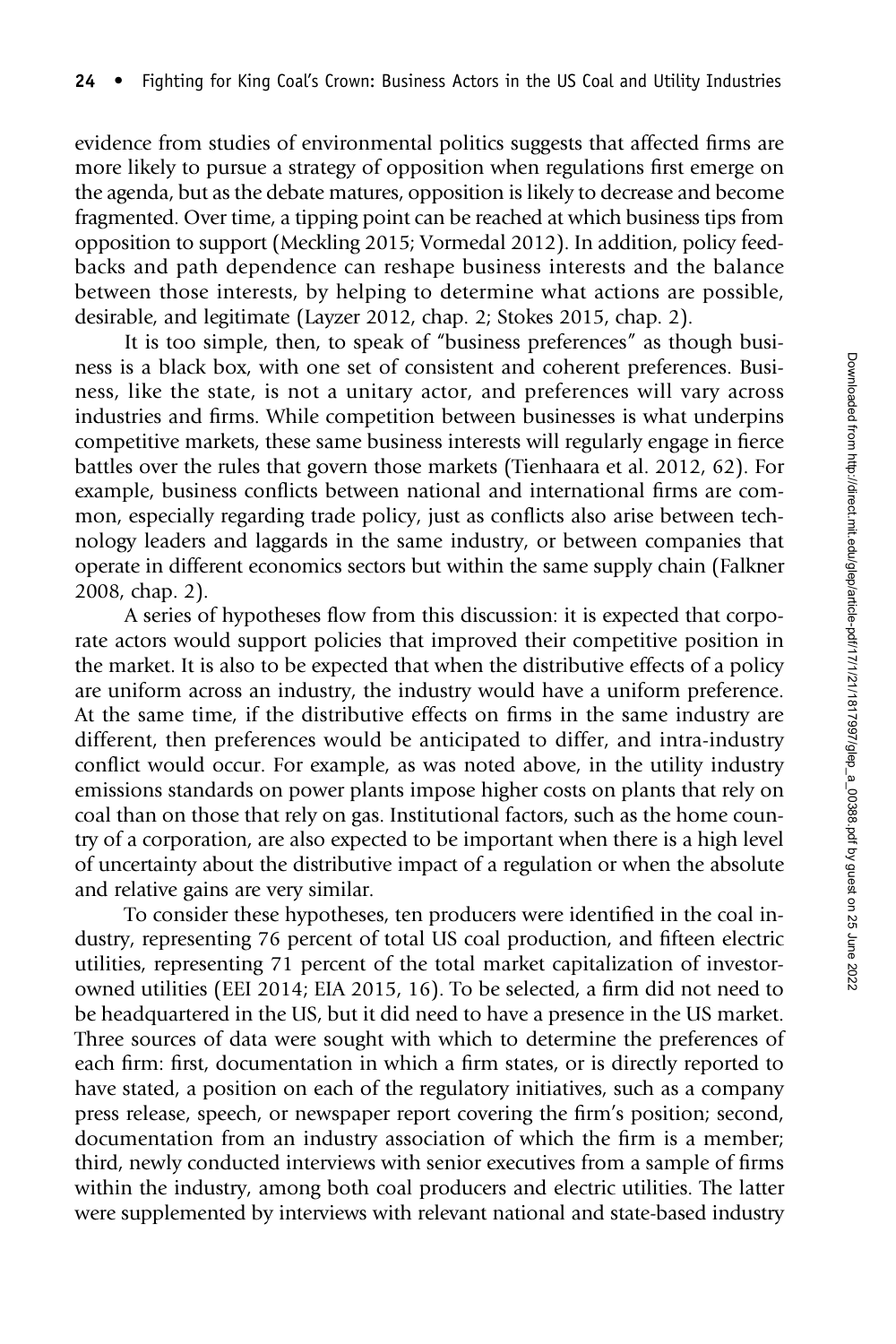associations. In all, seventy-one interviews were conducted between 2014 and 2015 with corporate actors in the US energy sector. Of these, twenty-three of the respondents directly represented coal producers, electric utilities, and/or relevant industry associations.

#### Overview of the US Coal and Utility Industries

The US coal industry is in decline. Coal production, the number of producing mines, productive capacity, and the number of employees at US coal mines are all declining (EIA 2015). The decline of coal is also being felt in the utility industry. Over the last two decades, coal's share of electricity generation has fallen from more than half in 1990, to around a third today (IEA 2013, 159). And record numbers of coal-fired power plants are now retiring (BNEF 2015, 5).

However, the US still holds the world's largest coal reserves, and after China, it is the largest coal consumer in the world. Coal remains the number one single source of electricity production in the US (IEA 2014). Given the global importance of US efforts to reduce greenhouse gas emissions, the Obama administration's attempts to regulate the coal sector will have, and are already having, a ripple effect around the world, as other nations grapple with the same task (IEA 2014).

So who are the corporate actors? According to the Energy Information Administration (EIA), in the coal industry the top ten producers are Peabody Energy, Arch Coal, Alpha Natural Resources, Cloud Peak Energy, Rio Tinto, Murray Energy, Westmoreland Coal, Alliance Resource Operating Partners, Energy Future Holdings, and NACCO Industries. Peabody is the world's largest coal company, producing around 183 million short tons of coal in 2013 (EIA 2015, 16). Most of its coal assets are thermal coal, which means it is acutely exposed to changes in electricity generation (Witter 2015, 26). In the US, the majority of coal mined is located in West Virginia, Kentucky, and Wyoming. Historically, the American Coal Council (ACC) and the National Mining Association (NMA) have been the principal advocates for coal producers.

Alongside the coal industry is the utility industry. The utilities sector in the US is dominated by investor-owned utilities, which comprise about 70 percent of the sector. In terms of market value, the top fifteen investor-owned electric utilities are Duke Energy, NextERA Energy, Dominion Resources, Southern Company, Exelon, American Electric Power, Sempra Energy, PG&E, PPL Corporation, Edison International, Public Service Enterprise Group, Consolidated Edison, Xcel Energy, Northeast Utilities, and FirstEnergy.<sup>1</sup> Although not all utilities use coal, many do, given that more than half of the coal produced in the US is used to provide electricity, with the figure rising to 90 percent for thermal coal (Witter 2015, 4). Among the top fifteen utilities, coal use varies considerably as a percentage of their generation portfolios (Table 1). The principal industry

<sup>1.</sup> Exelon is currently attempting to merge with Pepco, which would likely make it the largest utility in the US (Medici 2016).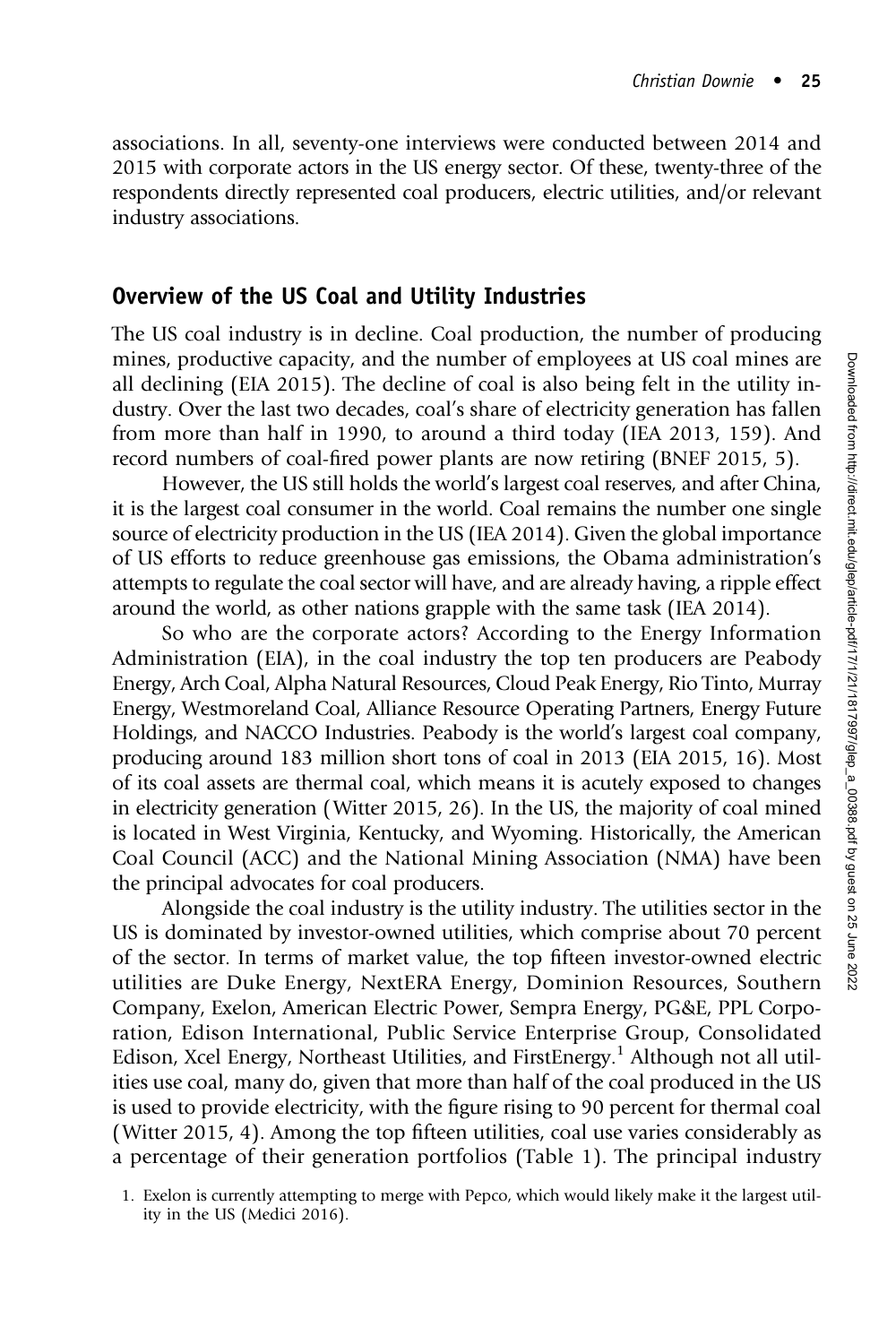| ı<br>۰.<br>٧<br>۰, |  |
|--------------------|--|
|--------------------|--|

Percentages of Coal Generation by Utilities

| Utility                         | 2015          | 2009          |
|---------------------------------|---------------|---------------|
| Duke Energy                     | $42*$         | 62            |
| NextEra Energy                  | $\Omega$      | $0^{\wedge}$  |
| Dominion                        | 26            | $30^$         |
| Southern Company                | 34            | 68            |
| Exelon                          | $0^{\wedge}$  | less than 25  |
| American Electric Power         | $60^{*}$      | $66^{\wedge}$ |
| Sempra Energy (SDG&E)           | $\mathbf{0}$  | 4             |
| PG&E                            | $\Omega$      | 1             |
| PPL Corporation                 |               |               |
| Edison International            | $8^*$         | $8^{\wedge}$  |
| Public Service Enterprise Group | 21            | $15^{\wedge}$ |
| Consolidated Edison             | less than 30  | less than 30  |
| Xcel Energy                     | 46            | 50            |
| Northeast Utilities/ Eversource |               |               |
| First Energy Corporation        | $56^{\wedge}$ | more than 60  |

\*2014 data.

^Percentage is generation capacity. Sources: Annual reports, U.S. Securities and Exchange Commission filings, and direct correspondence with utilities. Due to variations across these sources, the figures are estimates only.

association for the investor-owned utilities is the Edison Electric Institute (EEI), which has over 250 members operating across the US (EEI 2014).

# Case 1: The Waxman-Markey Bill

The inauguration of President Obama in January 2009 came with high hopes of federal action on climate change. Within six months of taking office, the United States House of Representatives had passed the first ever federal legislation to mitigate climate change. The American Clean Energy and Security Act of 2009, the so-called Waxman-Markey bill, named after its cosponsors, aimed to put in place a nationwide emissions trading scheme, or in American vernacular, "a cap and trade" scheme (US Congress 2009). However, the legislation never made it through the Senate, and 12 months later, after a bitter fight, the high hopes had been dashed, and cap and trade was dead.<sup>2</sup>

<sup>2.</sup> Hulse, Carl, and David M. Herszenhorn. Democrats Call Off Climate Bill Effort. The New York Times, July 22, 2010.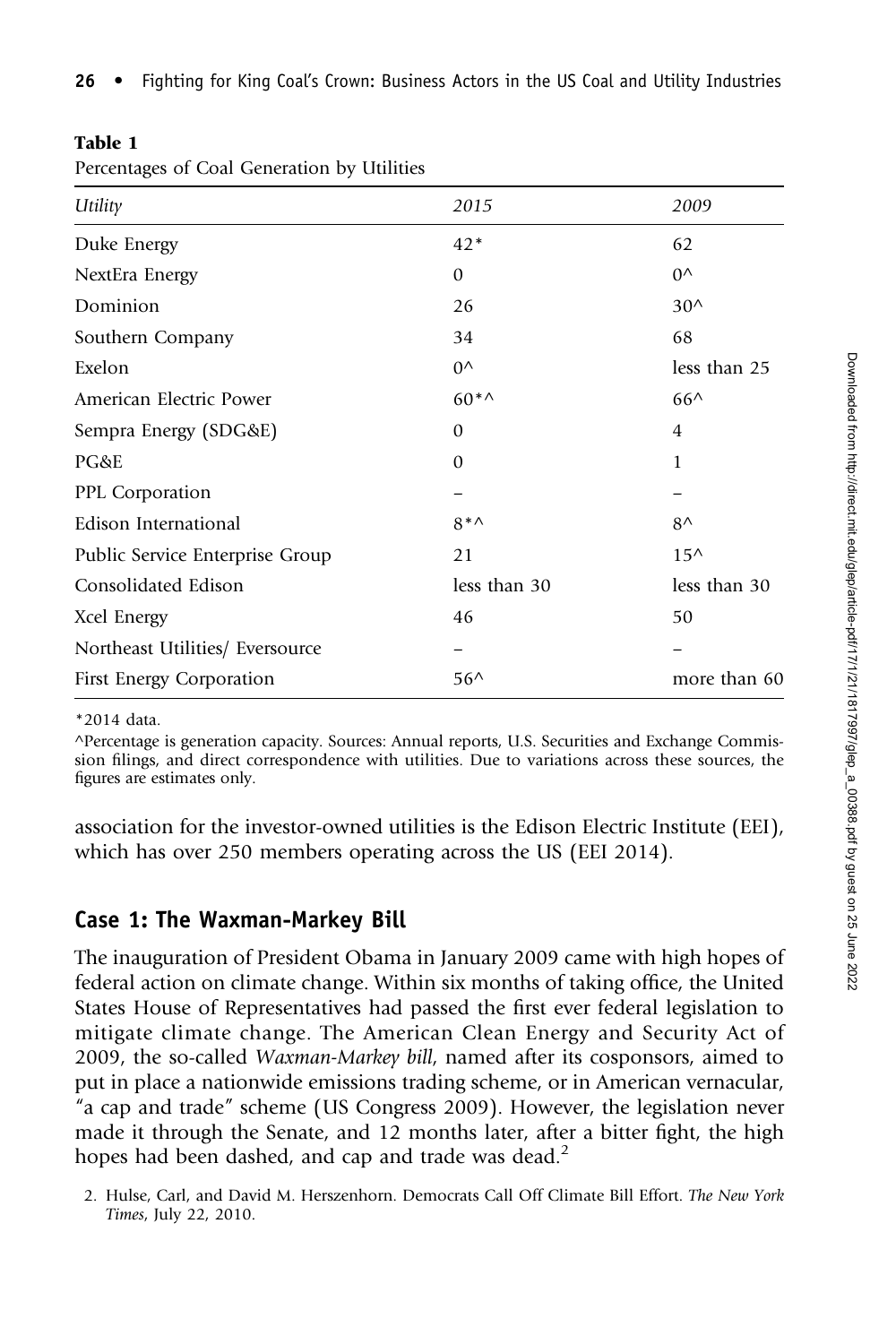Corporate actors had been central to the fight, none more so than the coal and utilities industries, which were directly impacted by the legislation. The Waxman-Markey bill comprised a series of measures, such as renewable energy and energy efficiency standards, designed to reduce US greenhouse gas emissions by 17 percent below 2005 levels by 2020. The centerpiece of the legislation was an emissions trading scheme, which set a cap on greenhouse gas emissions from covered sectors, such as the electricity sector, and allowed these firms to trade the emissions permits. Electric utilities would be allocated the vast majority of their permits for free, with approximately 20 percent of the scheme's permits being auctioned (Pew Center on Global Climate Change 2009). While estimates varied, the EPA projected that the price of permits would be relatively modest, at around \$15 per ton in 2015 (EPA 2009). The bill also provided financial incentives and federal funding for clean coal technology (Center for Climate and Energy Solutions 2010).

#### Preferences

In the contest over the Waxman-Markey bill, coal producers and utilities formed a preference either to support or oppose the bill. As outlined, we would expect firms to adopt positions that would improve their competitive position in the market. Hence, we would expect that in the coal industry, firms would oppose the bill because it would increase the cost of their product. However, in the utility industry we would expect the preferences of electric utilities to vary according to the generation portfolios of the individual utilities. Where this occurs, intraindustry conflict would be expected.

Turning first to the coal industry, the top ten coal producers, which represent around 76 percent of total US coal production, were almost uniformly opposed to the Waxman-Markey bill, with Rio Tinto the principal exception.<sup>3</sup> Although the projected cost for coal was arguably modest—at around \$15 per ton, according to EPA estimates—all coal producers stood to lose (EPA 2009). In addition, given that most coal corporations, such as Peabody Energy and Arch Coal, rely on coal for almost 100 percent of their revenues, losses across the industry were relatively even, and these firms did not stand to make relative gains compared to their competitors. The institutional environment in which coal corporations operated reinforced this position. The coal industry has a long history of opposing environmental regulations, especially climate initiatives, and many of their industry associations, such as the NMA and the ACC, derided the need for action on climate change, and saw the Waxman-Markey bill as part of an ideological crusade, a "war on coal." <sup>4</sup> Further, given the uniformity in

<sup>3.</sup> Among the top ten coal producers, six were opposed, one supported, and three were classified as uncertain, though on the basis of industry association membership, it seems likely that they were opposed. They latter three were Alliance Resource Operating Partners, Energy Future Holdings, and NACCO Industries.

<sup>4.</sup> Interviews 5 and 51, coal lobbyists, 2014.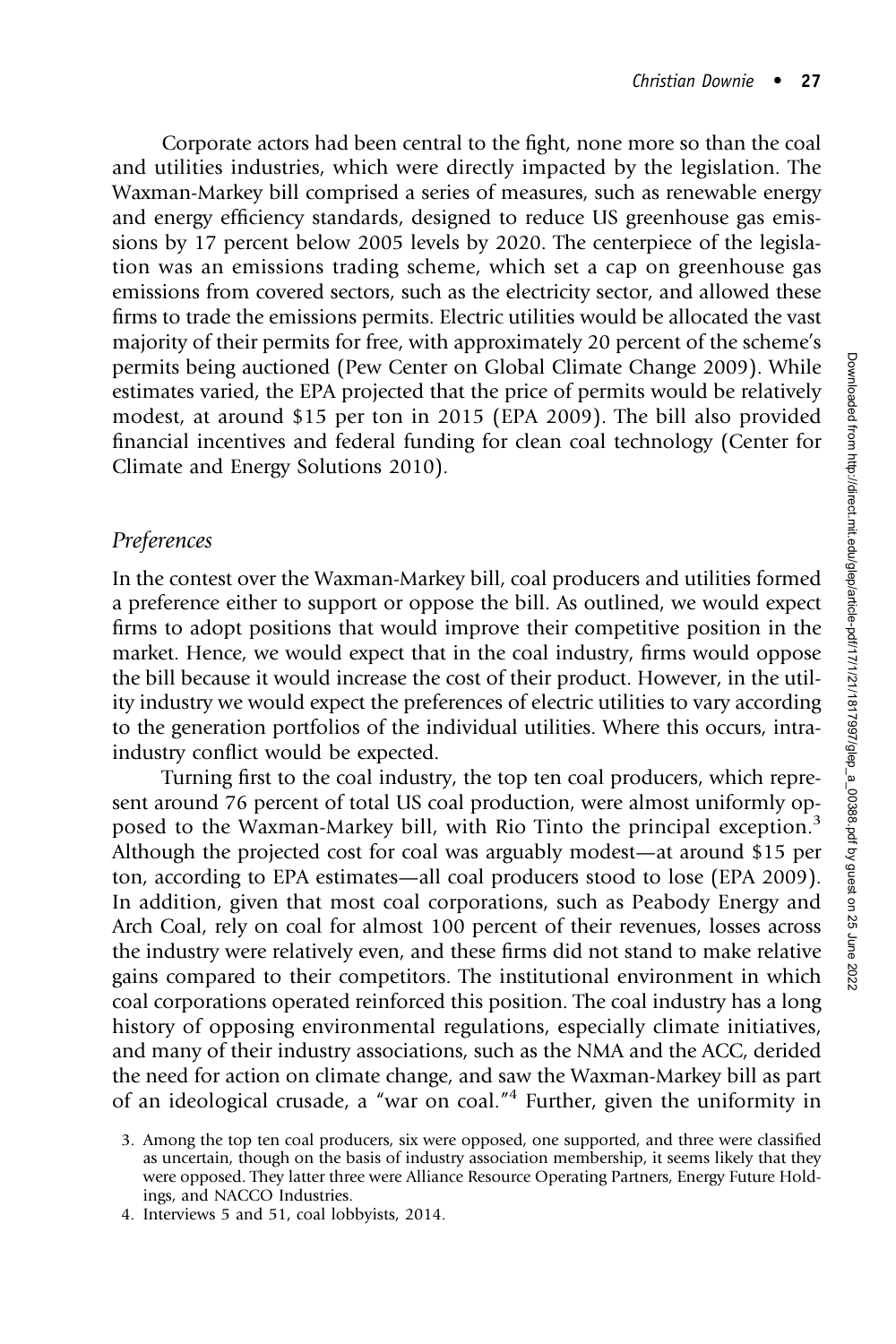preferences, as expected there were no signs of intra-industry conflict, and the ACC and NMA campaigned against the legislation.<sup>5</sup>

The exception was Rio Tinto. There are two potential explanations: first, Rio Tinto was less exposed to coal than were the other coal corporations. Coal contributed just 8 percent to Rio Tinto's total global revenues, as compared to more than 90 percent for most coal corporations (Rio Tinto 2010, 5). Second, and arguably more importantly, were institutional factors. Research on variance in corporate preferences indicates that the home country of a corporation and the associated political, economic, and cultural context can lead to divergent preferences (Falkner 2008; Levy and Kolk 2002). This appears to have been the case with Rio Tinto, which is headquartered in the United Kingdom. Unlike its counterparts headquartered in the US, Rio Tinto was more familiar with emissions trading. It had been exposed to similar debates in Europe and Australia, and had come to support a market-based mechanism in these jurisdictions prior to the contest over the Waxman-Markey bill (Rio Tinto 2009).

The utility industry was a different story. Among the top fifteen electric utilities, which represent 71 percent of the total market capitalization, there was almost complete support for the ultimate Waxman-Markey bill.<sup>6</sup> However, a closer interrogation of the data indicates that in reality the utilities can be categorized into three broad groups, which closely correlated to their generation portfolios. First, utilities that maintained diverse generation portfolios, which included less than a third coal and often had growing renewable-energy portfolios, openly supported the bill from the outset because of the relative gains they were likely to make (Point Carbon 2009). For example, NextEra Energy, PG&E, and Edison International, which supported the bill, all had significant renewableenergy portfolios. This is consistent with recent research on utilities and the Waxman-Markey bill, which suggests that utilities with high renewable-energy generation, for example, lobbied to support the bill because of potential gains (Kim et al. 2016).

Second, utilities that generated more than a third of their electricity from coal, and often as much as two-thirds, hedged their position. With strong pressure for regulatory action on climate change under President Obama, they worked to shape the legislation to minimize the compliance costs. This meant that at some points they opposed the legislation, and at others they supported it, as they worked to influence the detail of the bill. Duke Energy is a case in point. Despite relying on coal for almost two-thirds of its generation capacity, Duke Energy supported the Waxman-Markey bill. As the CEO of Duke Energy, Jim Rogers put it, "if you're not at the table, you're going to be on the menu."<sup>7</sup>

<sup>5.</sup> Interviews 5 and 51, coal lobbyists, 2014.

<sup>6.</sup> Among the top fifteen electric utilities, eleven supported, one opposed, and three were classified as uncertain because of conflicting or inconclusive evidence. The latter three were Xcel Energy, Northeast Utilities, and FirstEnergy.

<sup>7.</sup> Wilkie, Christina. Jim Rogers, Duke Energy CEO, Stands to Gain from DNC. Huffington Post, September 7, 2012.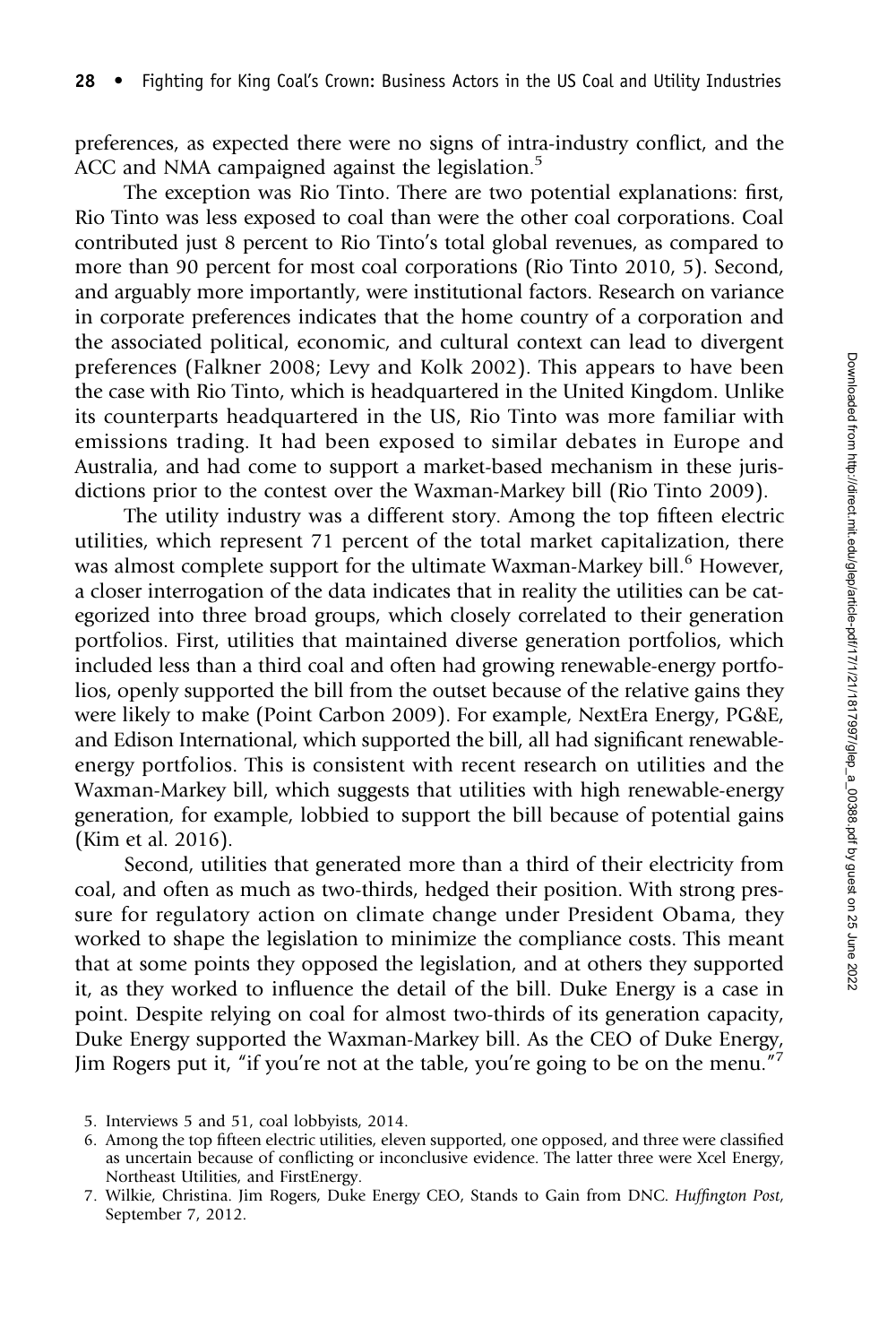As a leading member of USCAP, the coalition of business actors and NGOs that had driven the emissions trading debate, Duke Energy played a key role in shaping the bill to ensure that 90 percent of emissions from the utility sector would be covered via free permits (Pooley 2010, 318–319). American Electric Power was a similar case. It also relied on coal for close to two-thirds of its generation capacity. While it ultimately decided to support the Waxman-Markey bill, interviews with utilities suggested that this was only after they became convinced that legislation was inevitable. $8$  As the CEO of American Electric Power, Mike Morris, stated:

American Electric Power supports the American Clean Energy and Security Act. No legislation is perfect—particularly one that seeks to overhaul the way our nation uses energy—but we believe this climate bill will work and it represents the best of the available options. (American Electric Power 2009)

As the interviews revealed, "the best of the available options" meant supporting the bill because "when Obama and the Democrats controlled both houses it was clear that there was going to be legislation and legislation could succeed."<sup>9</sup>

Further, these utilities were part of an institutional environment that was not as hostile to climate initiatives as the coal industry. As noted, Duke Energy was a leading member of USCAP, and some CEOs, including Jim Rogers, appear to have been "bitten by the climate bug," and were of the view that climate change was an issue that required action and that emissions trading provided the greatest flexibility for utilities to limit their emissions.<sup>10</sup>

Third, some utilities that generated more than a third of their electricity from coal decided to oppose the Waxman-Markey bill outright, rather than hedge their position. Among the top fifteen investor-owned utilities, Southern Company was the only utility to adopt this position, with coal representing 68 percent of its generation capacity in 2009. Southern Company opposed the bill, hiring sixty-three lobbyists—far more than any other utility (Lavelle and Donald 2009). The interview data suggest that this utility was especially close to the coal industry and strongly supported its position against the bill. In addition, unlike Duke Energy, it was not a member of USCAP, which was pushing emissions trading.<sup>11</sup>

Finally, given the uneven distributional impact of the Waxman-Markey bill on the electric utility industry, intra-industry conflict did occur. While most of the largest electric utilities ultimately supported the bill, as did the leading industry association the EEI, Southern Company spent \$2.7 million lobbying against the bill. Other EEI members, notably the Midwest Climate Coalition, broke ranks entirely and campaigned against the EEI (Mildenberger 2013). These

<sup>8.</sup> Interview 6, utility executive, 2014.

<sup>9.</sup> Interview 6 and 46, utility executives, 2014.

<sup>10.</sup> Pooley, Eric. McCain's Gift to the Green Movement. Time, May 14, 2008.

<sup>11.</sup> Interviews 46 and 51, utility executive and coal lobbyist, 2014.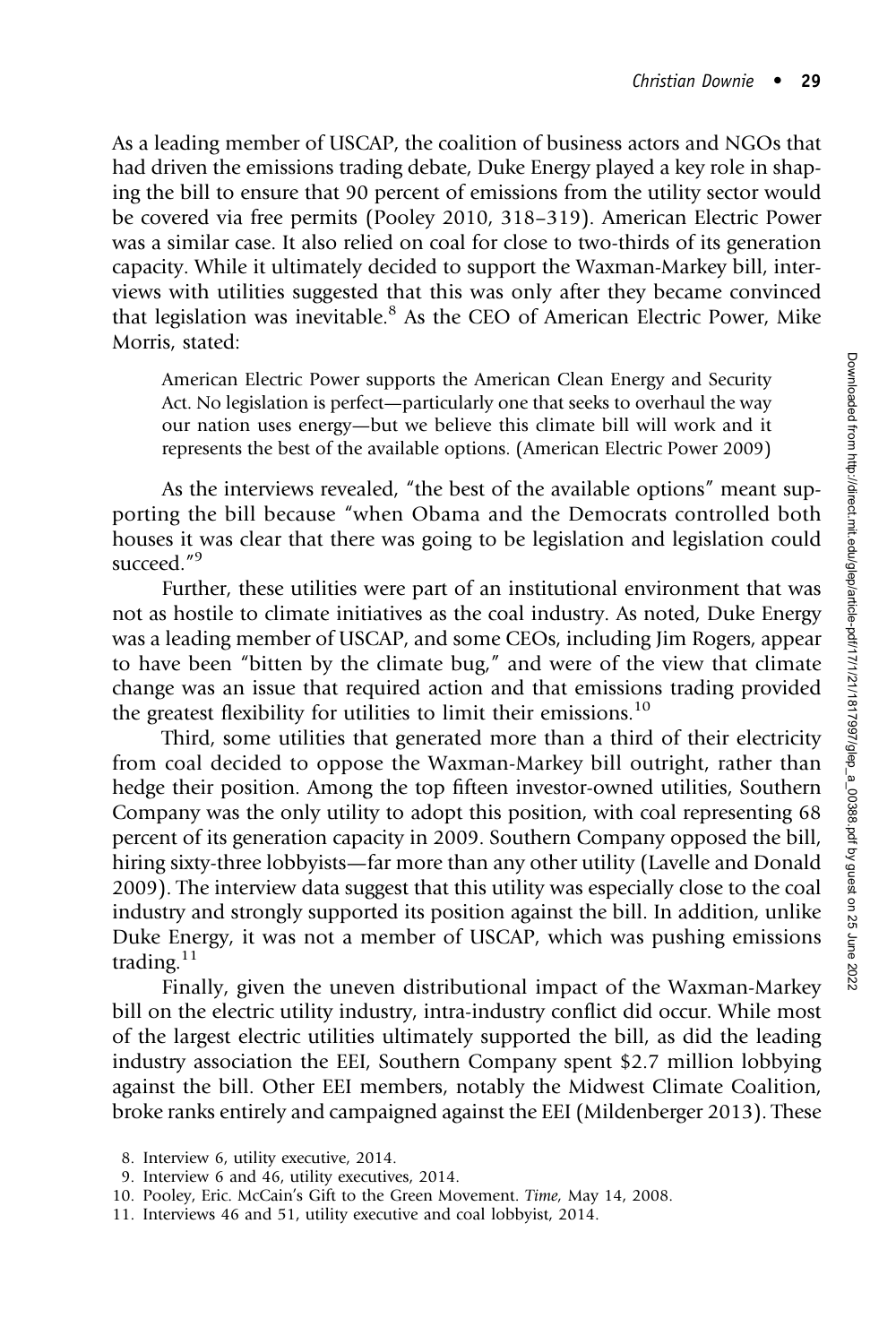divisions spilled out across the business community. For instance, some utilities, such as Exelon and PG&E, that backed the bill abandoned their membership in broader industry associations—notably the National Association of Manufacturers, because of its position against emissions trading.<sup>12</sup>

#### Case 2: The Clean Power Plan

In the wake of the failure to legislate an emissions trading scheme, President Obama turned to regulation. In June 2013, he directed the EPA to establish carbon pollution standards for the power sector, with the aim to reduce emissions from power plants by 30 percent from 2005 levels by 2030 (The White House 2013b). The announcement was the central part of the President's Climate Action Plan, which comprised a series of initiatives to ensure that the US would meet its commitment to reduce greenhouse gas emissions by 17 percent below 2005 levels by 2020 (The White House 2013a). The decision to turn to regulation after the failure of the Waxman-Markey bill was made possible by a succession of rulings by the Supreme Court, which confirmed the EPA's power to regulate greenhouse gases.

The President instructed the EPA to establish carbon pollution standards under the Clean Air Act for both new and existing power plants. Under the Act (section 111b), the EPA was to establish a federal standard based on the best demonstrated technology for new or modified power plants, which as we will see in effect required new power plants to operate with clean coal technology. However, for existing power plants (section 111d), which are the largest source of carbon dioxide emissions, the EPA was to set emission guidelines with states to design and implement individual implementation plans that were consistent with the EPA's guidelines. In doing so, the EPA provided significant flexibility for states to reduce emissions from power plants using four "building blocks," including increasing the efficiency of plants or relying on natural gas. Where states failed to submit a satisfactory plan, the EPA could design and enforce a federal plan to reduce emissions from existing power plants in that state. Following the release of the proposed rules in 2014, the plan was finalized in August 2015 and is due to be implemented in 2016 (EPA 2015). However, the administration has already agreed to delay the submission of state implementation plans until 2018, and they are almost certain to face further legal challenges.<sup>13</sup>

<sup>12.</sup> Interviews 35 and 14, business lobbyists, 2015; Morford, Stacy. Exelon Latest to Leave US Chamber of Commerce; Is Nike Next? InsideClimate News, September 28, 2009.

<sup>13.</sup> Davenport, Coral. Later Deadline Expected on Obama's Climate Plan. The New York Times, July 28, 2015.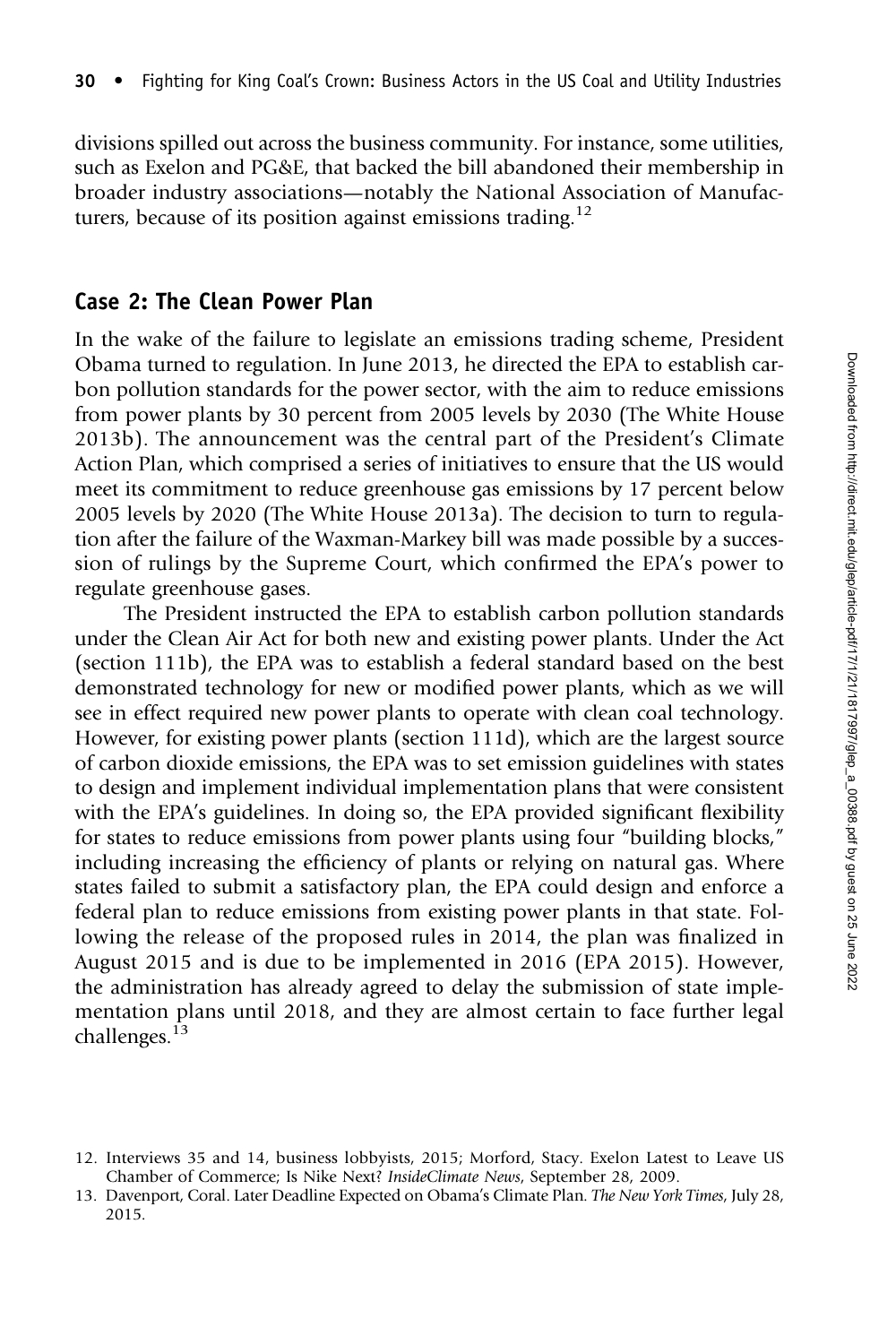## Preferences

Much like the Waxman-Markey bill, we would expect that a firm's preference to support or oppose the Clean Power Plan would reflect their competitive position in the market and the institutional environment in which they operated. Accordingly, we would expect that coal corporations would oppose the regulations and that the preferences of utilities would vary largely on the basis of the amount of coal in their generation portfolio. We would also anticipate that when preferences within an industry are not uniform, intra-industry conflict would emerge.

Turning first to the coal industry, each of the top ten coal producers opposed Obama's Clean Power Plan, aside from Rio Tinto.<sup>14</sup> This is no surprise, given that coal producers uniformly stood to lose. Coal corporations viewed the Clean Power Plan as an "existential threat" to the industry.<sup>15</sup> According to interviews in the industry, the Clean Power Plan would put coal in a much less competitive position than the Waxman-Markey bill, which provided greater flexibility. More importantly, by in effect requiring all new coal-fired power plants to be equipped with clean coal technology, a technology that those in the industry freely admitted did not yet exist on a commercial scale, the proposed regulations had a chilling effect by reinforcing the view in the investment community that the coal industry is a high-risk investment (Downie and Drahos, 2015).<sup>16</sup> The institutional environment in which these coal firms operated strengthened this position. Many coal corporations continued to deride the need for action on climate change. For some, such as Murray Energy, climate change was simply a hoax.<sup>17</sup> With the leading coal industry associations, namely the ACC and the NMA, opposed to the Clean Power Plan, there were no signs of intra-industry conflict.

Rio Tinto was again the principal exception. The reasons are likely the same. First, Rio Tinto was a much more diversified energy corporation, with less than 10 percent of its global revenues deriving from coal. Second, as a Europebased corporation, it operated in a different institutional context, and like many European corporations, it continued to take an active role in discussions of climate change. For example, in 2015, in the lead-up to the international climate negotiations in Paris, Rio Tinto signed the American Business Act on Climate Pledge to demonstrate its support for action on climate change (The White House 2015).

<sup>14.</sup> Among the top ten coal producers, seven opposed, one supported, and two were classified as uncertain, though based on industry association memberships, it seems likely that they were opposed. The latter two were Energy Future Holdings and NACCO Industries.

<sup>15.</sup> Interview 35, business lobbyist, 2015.

<sup>16.</sup> Interviews 46, 21, and 51, utility executives and coal lobbyist, 2014.

<sup>17.</sup> Jett, Jennifer. Man Standing: Bob Murray and the War on Coal. West Virginia Executive, May 30, 2014.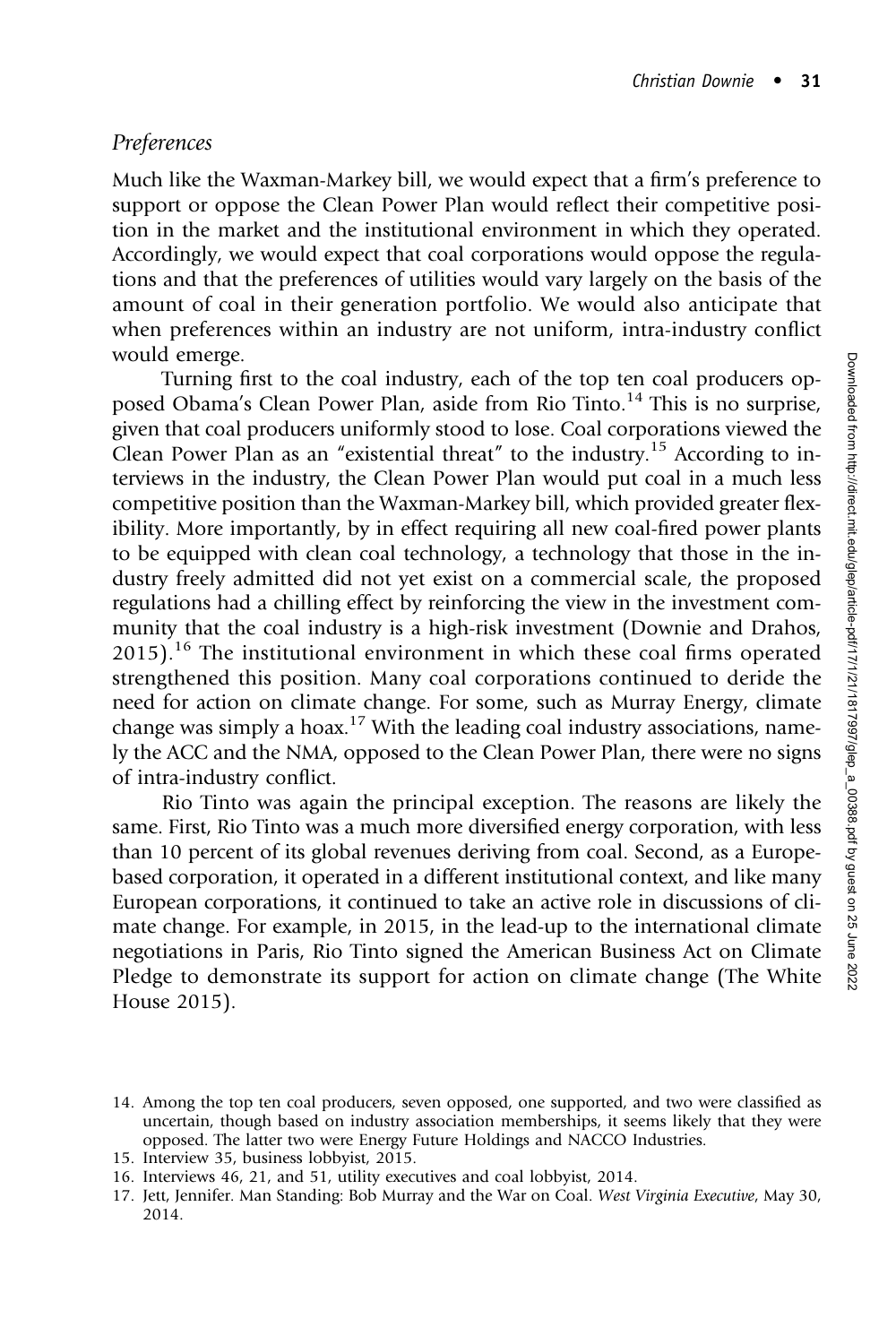In contrast to the coal industry, the preferences of utilities were more nuanced. Although utilities appear to support the Clean Power Plan, the interview data indicate that, as with the Waxman-Markey bill, their preferences again can be categorized into three broad groups.<sup>18</sup> First, utilities that had less than 30 percent coal in their generation mix and growing renewable-energy portfolios, such as NextEra Energy and Exelon, supported the proposed regulationsl, because in many cases they stood to make relative gains. Others—for example, PG&E, which had no coal and 35 percent renewables in its generation mix were "already looking well beyond" the Clean Power Plan.<sup>19</sup>

Second, utilities with generation portfolios that included more than 30 percent coal continued to hedge their position. This was manifested in two ways—namely, working to shape the regulations and indirectly opposing them. First, Duke Energy's position appears to have reflected the view that in the face of strong regulatory pressure, it is better to try and shape the regulations than to outright oppose them. This was the same approach that it had taken in the contest over the Waxman-Markey bill, despite the fact that Lynn Wood had replaced Jim Rogers as CEO of Duke Energy (Duke Energy 2015). The position of Xcel Energy was the same. Despite coal comprising 46 percent of its generation capacity, it, too, sought to shape the regulations should they be implemented, so that it could gain from its renewable-energy portfolio, which had grown to almost 20 percent by 2014 (Dunbar 2014).<sup>20</sup> Second, while both Duke Energy and Xcel Energy publicly supported the regulations, there is evidence to suggest that they indirectly opposed the Clean Power Plan. For example, both corporations did not dissociate from groups that were fighting the regulations in court or were working with state governments to do so, such as the Utility Air Regulatory Group (Walke 2012). Indeed, both had funded law firms that worked in the courts to undermine EPA regulations, and they were by no means the only ones. For example, American Electric Power continued to do the same (Kasper 2015).<sup>21</sup> As one insider explained, the "the vast majority [of utilities] are not suing the EPA, but that does not mean they are not pushing state governments to do so on their behalf." 22

Third, among the utilities that generated more than a third of their electricity from coal and stood to lose from the Clean Power Plan, Southern Company was again the only utility to oppose the regulations outright. Much as it did in the case of the Waxman-Markey bill, Southern Company does not appear to have tried to hedge its position; rather, it opposed the regulations, and did so

- 19. Interview 38, utility executive, 2015.
- 20. Dunbar, Elizabeth, Minn. Could Have to Reduce Carbon by 40% Under New Rule. MPR News, June 2, 2014.
- 21. Interview 6, utility executive, 2014.
- 22. Interview 41, industry association, 2015.

<sup>18.</sup> Among the top fifteen electric utilities, thirteen supported, one opposed, and one (PPL Corporation) was classified as uncertain because of conflicting or inconclusive evidence.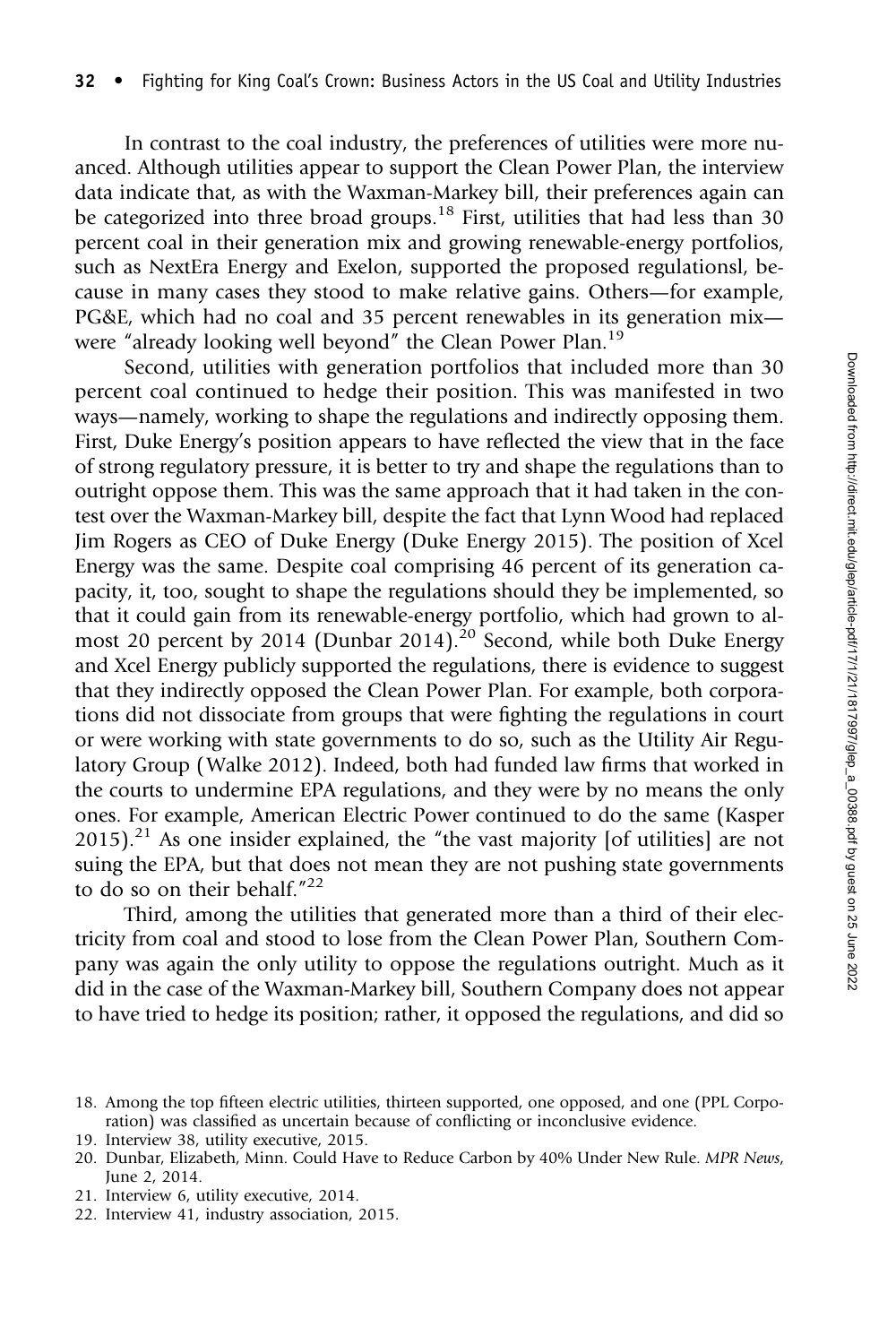vociferously. In comments submitted to the EPA, Southern Company claimed that:

The proposed Clean Power Plan extends beyond the EPA's authority under the Clean Air Act, is unworkable, and would increase electricity prices to customers while jeopardizing reliability. This will result in a complete deconstruction of the nation's electric sector and negatively impact America's energy security. (EPA 2014)

While it remains unclear precisely why Southern Company took such a critical position toward the regulations, rather than hedging its position, institutional factors may be at play. As has been discussed, previous research has indicated that the unique history of a corporation can explain variance in corporate preferences. The interview data suggest that Southern Company was closely tied to the coal industry, and importantly, it had also made a recent decision to invest in a clean coal demonstration project in conjunction with the Department of Energy—the so-called Kemper County project, a 582-MW integrated gasification combined cycle plant, which aims to sequester 50 percent of its  $CO<sub>2</sub>$  (Downie and Drahos, 2015). As one utility executive pointed out, this represented a significant "investment in the future of coal."<sup>23</sup>

Finally, because of the uneven distributive impact of the Clean Power Plan, some intra-industry conflict could be expected. What is interesting in this case is that, at least initially, there appears to have been a general disposition across the utility industry to oppose the regulations. According to interviews, there was a consensus view that the EPA rules in their initial form were simply "unpalatable." <sup>24</sup> As one utility executive claimed, "the EPA regulations have set a standard that is beyond our best plant ... you cannot build new coal plants."<sup>25</sup> In part, this may reflect that sections of the business community had come to prefer emissions trading, as proposed in the Waxman-Markey bill, to commandand-control forms of regulation, as proposed by the EPA (Meckling 2011).

Further, it may be the case that the act of hedging works to limit intra-industry divisions and outright conflict. For example, as some utilities tried to shape the rules, the language from executives, including the EEI, softened, and many executives came to support the Clean Power Plan, at least publicly (EEI 2015). As a result, electric utilities did not break away and campaign against the EEI, as they had over the Waxman-Markey bill.<sup>26</sup> Nevertheless, the wider institutional environment in which utilities participated was strongly opposed to the Clean Power Plan. For example, two of the most prominent business associations, the Chamber of Commerce and the National Association of Manufacturers, led the campaign against the EPA in public and in the courts, and many utilities were prominent members of both these associations.<sup>27</sup>

- 23. Interviews 46, 51, utility executive and coal lobbyist, 2014.
- 24. Interview 22, utility executive, 2014.
- 25. Interview 6, utility executive, 2014.
- 26. Interviews 22, 6, 46, and 41: utility executives, 2014, and industry association, 2015.
- 27. Interviews 14 and 35, business lobbyists, 2015.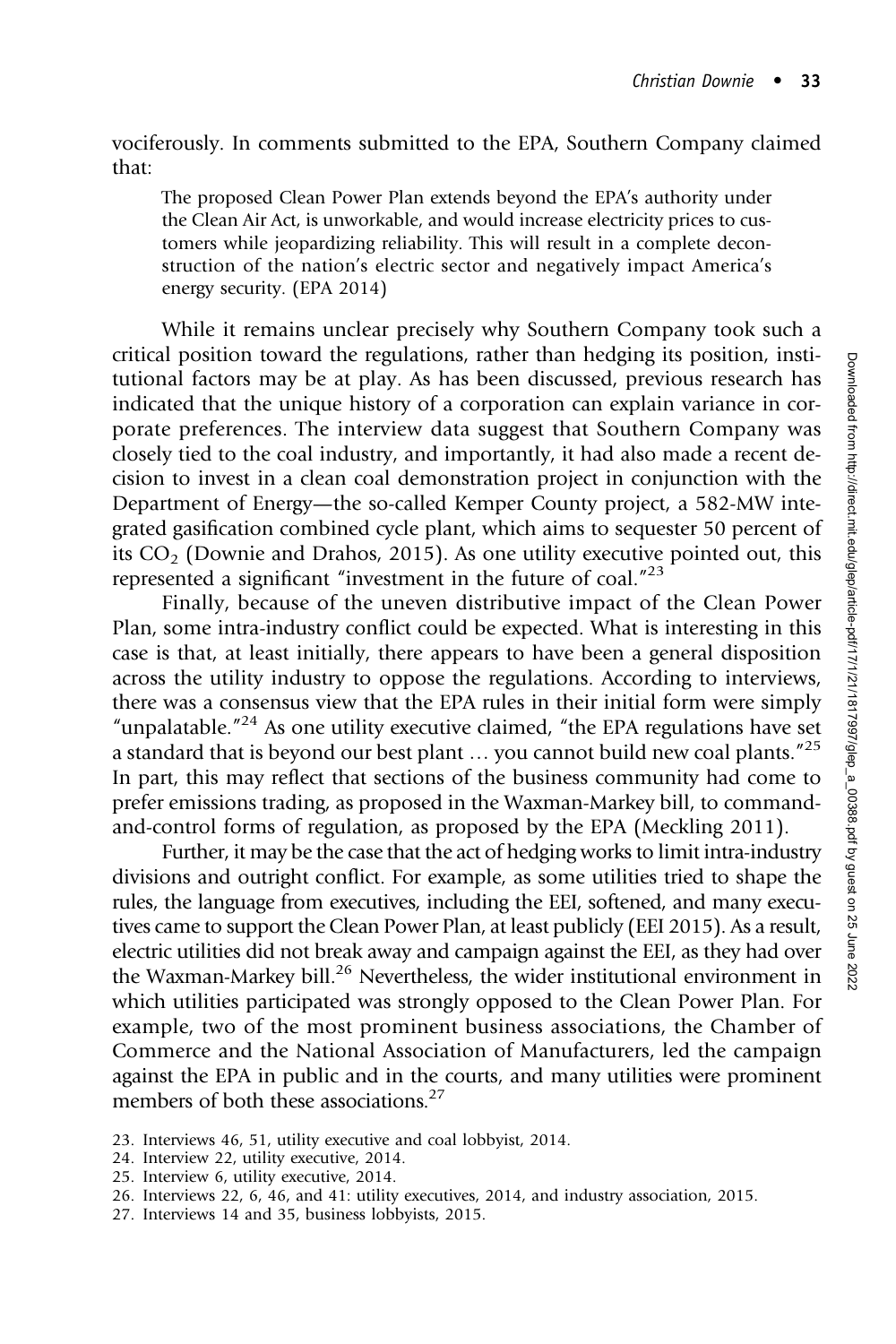### Conclusions

Although very few studies have focused exclusively on the role of business actors in the US coal and electric utility industries, these actors merit attention. To be sure, coal is the largest source of greenhouse gas emissions in the world, and the US still holds the largest coal reserves on the planet. Any government efforts to restrict emissions from coal will not succeed, however, unless they overcome the resistance of the incumbent coal and utility industries, which have generated great wealth from burning coal.

In this context, this article shows that there are divisions among corporate actors in the coal and utility industries, and that those actors are not uniformly opposed to regulatory measures to limit emissions from coal. First, in the coal industry all but one of the top coal producers opposed emissions trading and direct regulation, because of the adverse impact the regulations would have on their competitive position in the energy market. In both cases coal producers stood to lose, given that most corporations relied on coal production for close to 100 percent of their revenues. The exception was Rio Tinto, which was a much more diversified energy corporation headquartered in the UK, not the US. This meant that it operated in a different institutional environment, one generally more supportive of action on climate change.

Second, in the utility industry the data reveal more nuanced positions. Specifically, electric utilities can be categorized into three broad groups that supported, hedged, or opposed the regulatory initiatives. These positions closely correlated to their generation portfolios. Consistent with recent work on firms' preferences in global environmental politics, the most important insight is that hedging strategies are an especially prevalent form of corporate behavior (Meckling 2015). This was manifest in two ways—namely working to shape regulations, especially when they looked likely to succeed, and/or supporting them publicly while indirectly opposing them.

Finally, the uneven distribution of preferences across the utility industry did result in intra-industry conflict, primarily in the contest over the Waxman-Markey bill. While the leading industry association, the EEI, supported emissions trading, other EEI members broke ranks and campaigned against their industry colleagues. Such divisions were much less apparent in the contest over the Clean Power Plan, in that many utilities that initially opposed the regulations came to support them, at least publicly, as they looked more likely to succeed.

These findings are significant for policy-makers and activists. First, if governments are to successfully implement measures to restrict emissions from coal, they will need to build winning coalitions (Meckling et al. 2015). The evidence presented here shows that there are divisions within the US coal and utility industries, which can be exploited for political gain. One way is for policy-makers to target coal producers that oppose climate regulations in the first instance, given their relatively weak financial position. As was discussed, the US coal industry is in structural decline, with production and revenue falling steadily.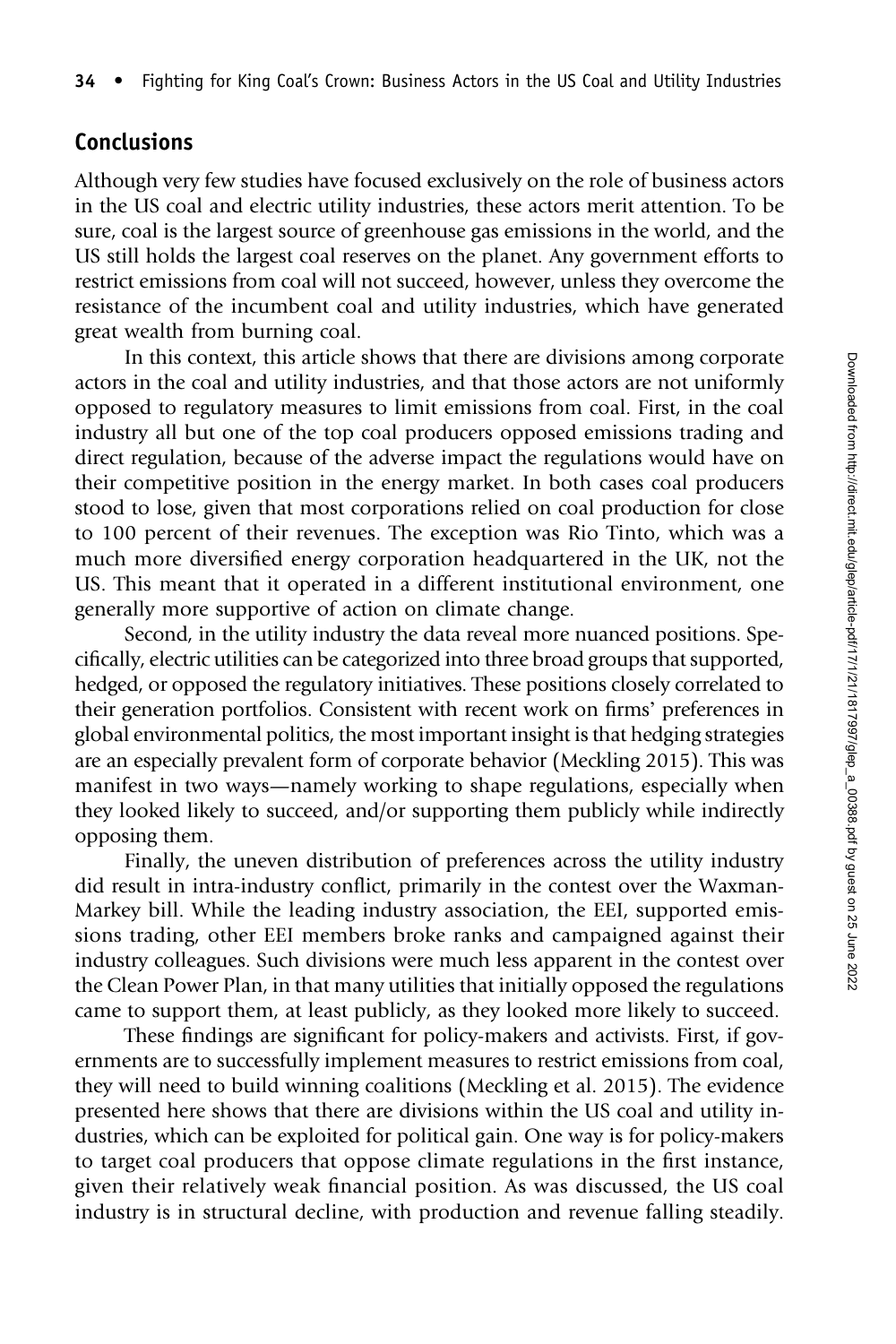Several coal corporations are now on the brink of bankruptcy. In August 2015, Alpha Natural Resources, which was the third largest coal corporation in the US, filed for bankruptcy after its share price fell to under \$1, and Arch Coal followed in 2016. They are not expected to be the last.<sup>28</sup> Another way is for policy-makers to look for allies among electric utilities. For instance, utilities less reliant on coal, such as those that generate less than a third of their electricity from coal, or that have rising renewable-energy portfolios, could be enlisted to counter the resistance from coal producers. However, policy-makers and activists need to be wary of utilities that hedge their position by publicly supporting regulations while indirectly opposing them, as American Electric Power did.

Second, policy-makers should look to exploit cleavages within the utility industry. If policy-makers consistently target low-hanging fruit, they may find that once the fruit has been picked, resistance from incumbent industries will not have shifted, and future, more stringent climate regulations will be equally hard to implement (Kelsey 2014, 6). For instance, renewable portfolio standards that mandate that utilities supply a specific percentage of renewable energy can lead to structural reconfiguration in the utility sector, as utilities invest in renewable generation at the expense of coal-fired generation. Over time, this can lead utilities that were once largely opposed to the regulation of coal to shift their interests to support climate regulations that benefit their investments in cleaner technologies.

Third, in implementing measures to restrict emissions from coal, policymakers should avoid making trade-offs that could result in negative feedbacks. For example, in the contest over the Waxman-Markey bill, the Obama administration agreed to include \$1 billion in funding to support clean coal. Clean coal had been actively promoted by both industries, including many of the most powerful coal producers and coal-fired utilities, such as Peabody Energy, Southern Company, and American Electric Power.<sup>29</sup> Although such large public subsidies for clean coal technology may have great potential to reduce emissions, and although they were arguably helpful in garnering support for the bill, they can also work to lock in decades of further coal generation by providing a justification for its ongoing exploitation, which may help explain Southern Company's ongoing opposition to the Clean Power Plan. Policy-makers will need to weigh carefully the trade-offs of such policies, especially in cases in which the technologies have consistently failed to deliver, as is the case with clean coal technology (Downie and Drahos, 2015).

Finally, these findings also suggest avenues for future research. The results should be tested across other industries, such as the oil and gas industry. However, further empirical work will also be needed to examine the relationship between institutional factors and firms' preferences. Commercial interests clearly

<sup>28.</sup> Miller, John W., and Peg Brickley. Arch Coal Files for Bankruptcy. The Wall Street Journal, January 11, 2016.

<sup>29.</sup> Interviews 6 and 46, utility executives 2014.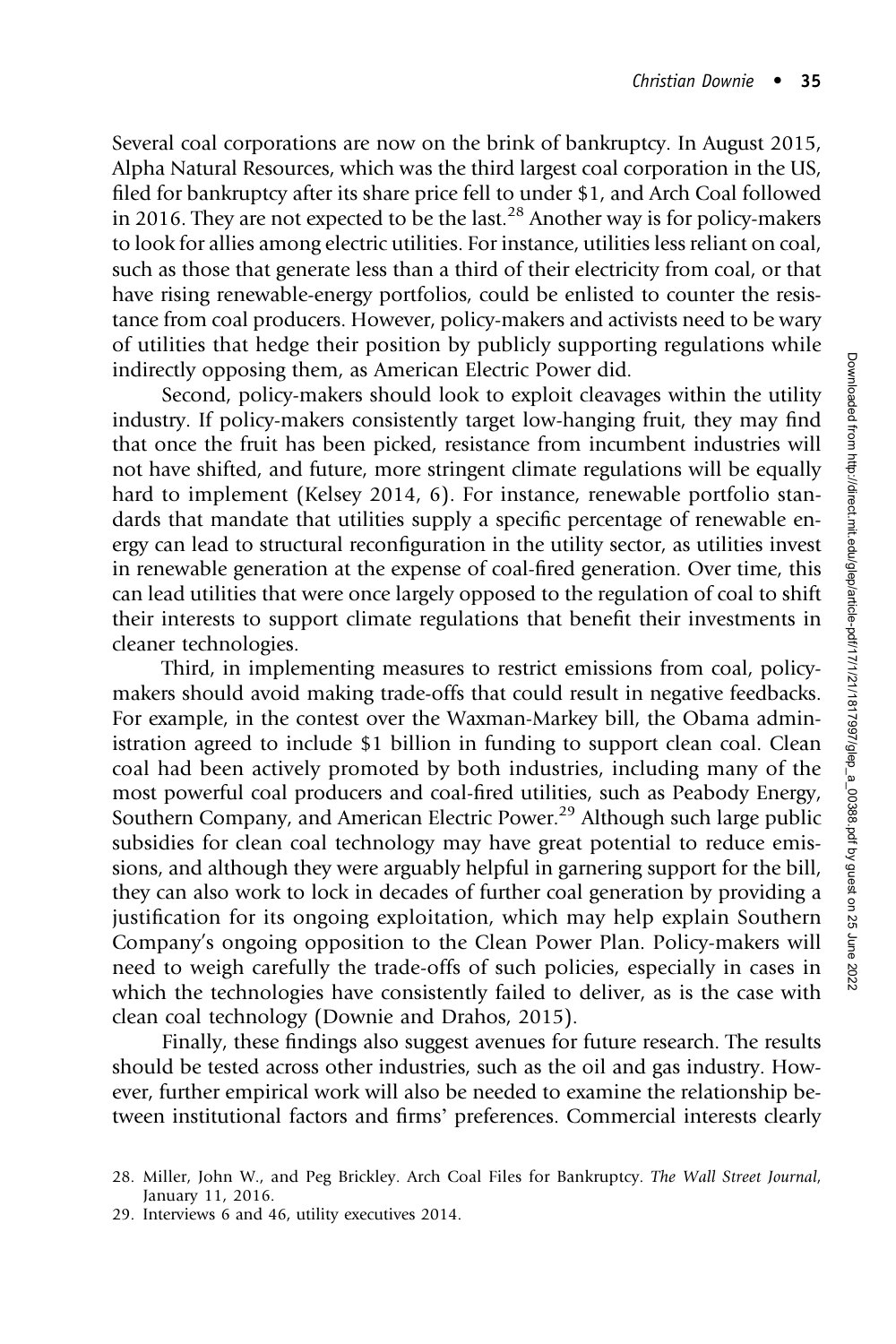drive corporate behavior, but the home country of a corporation or its unique history, for example, also play roles. A better understanding of such institutional factors, and of others not examined here, would provide useful insights into the reasons why some firms develop preferences that seemingly do not align with their commercial interests.

#### References

- American Electric Power. 2009. AEP's Position on Climate Legislation Is Clear: A Message from AEP Chairman, President & CEO Michael G. Morris. Press Release, September 14, 2009. Available at https://grist.files.wordpress.com/2010/09/mikemorriswaxman-markeystatement.pdf, accessed June 9, 2015.
- BNEF. 2015. Medium-Term Outlook for US Power. Bloomberg New Energy Finance White Paper, April 8, 2015, New York. Available at http://about.bnef.com/content/uploads/ sites/4/2015/04/BNEF\_2015-02\_AMER\_US-Power-Fleet-De-Carbonisation-WP.pdf, accessed June 9, 2015.
- Center for Climate and Energy Solutions. 2010. In Brief: What the Waxman-Markey Bill Does for Coal. Center for Climate and Energy Solutions. Available at www.c2es. org/docUploads/brief-what-waxman-markey-does-for-coal-may2010.pdf, accessed June 9, 2015.
- Clapp, Jennifer, and Jonas Meckling. 2013. Business as a Global Actor. In The Handbook of Global Climate and Environmental Policy, edited by Robert Falkner, 286–303. New York: Wiley. doi:10.1002/9781118326213.ch17.
- Downie, Christian. 2014. The Politics of Climate Change Negotiations: Strategies and Variables in Prolonged International Negotiations. Cheltenham, UK: Edward Elgar.
- Downie, Christian, and Peter Drahos. 2015. US Institutional Pathways to Clean Coal and Shale Gas: Lessons for China. Climate Policy. doi:10.1080/14693062.2015.1094730.
- Duke Energy. 2015. Duke Energy CEO Lynn Good Comments on EPA's Clean Power Plan. News Release, August 3, 2015. Available at https://www.duke-energy.com/news/ releases/2015080301.asp, accessed June 9, 2015.
- EEI. 2014. Stock Performance: Q4 2014 Financial Update. Quarterly Report of the U.S. Shareholder-Owned Electric Utility Industry. Edison Electric Institute. Available at http:// www.eei.org/resourcesandmedia/industrydataanalysis/industryfinancialanalysis/ QtrlyFinancialUpdates/Documents/QFU\_Stock/2014\_Q4\_Stock\_Performance.pdf.
- EEI. 2015. EEI Statement on EPA's Clean Power Plan. Press Release, August 3, 2015. Available at www.eei.org/resourcesandmedia/newsroom/Pages/Press%20Releases/ EEI%20Statement%20on%20EPA%E2%80%99s%20Clean%20Power%20Plan. aspx, accessed June 9, 2015.
- EIA. 2015. Annual Coal Report 2013. Washington, DC: Energy Information Administration.
- EPA. 2009. EPA Preliminary Analysis of the Waxman-Markey Discussion Draft. Washington, DC: Environmental Protection Agency. Available at https://www3. epa.gov/climatechange/Downloads/EPAactivities/WM-Analysis.pdf, accessed June 9, 2016.
- EPA. 2014. Comments of Southern Company. Available at https://www.regulations.gov/ index.jsp#!documentDetail;D=EPA-HQ-OAR-2013-0602-22907, accessed June 9, 2016.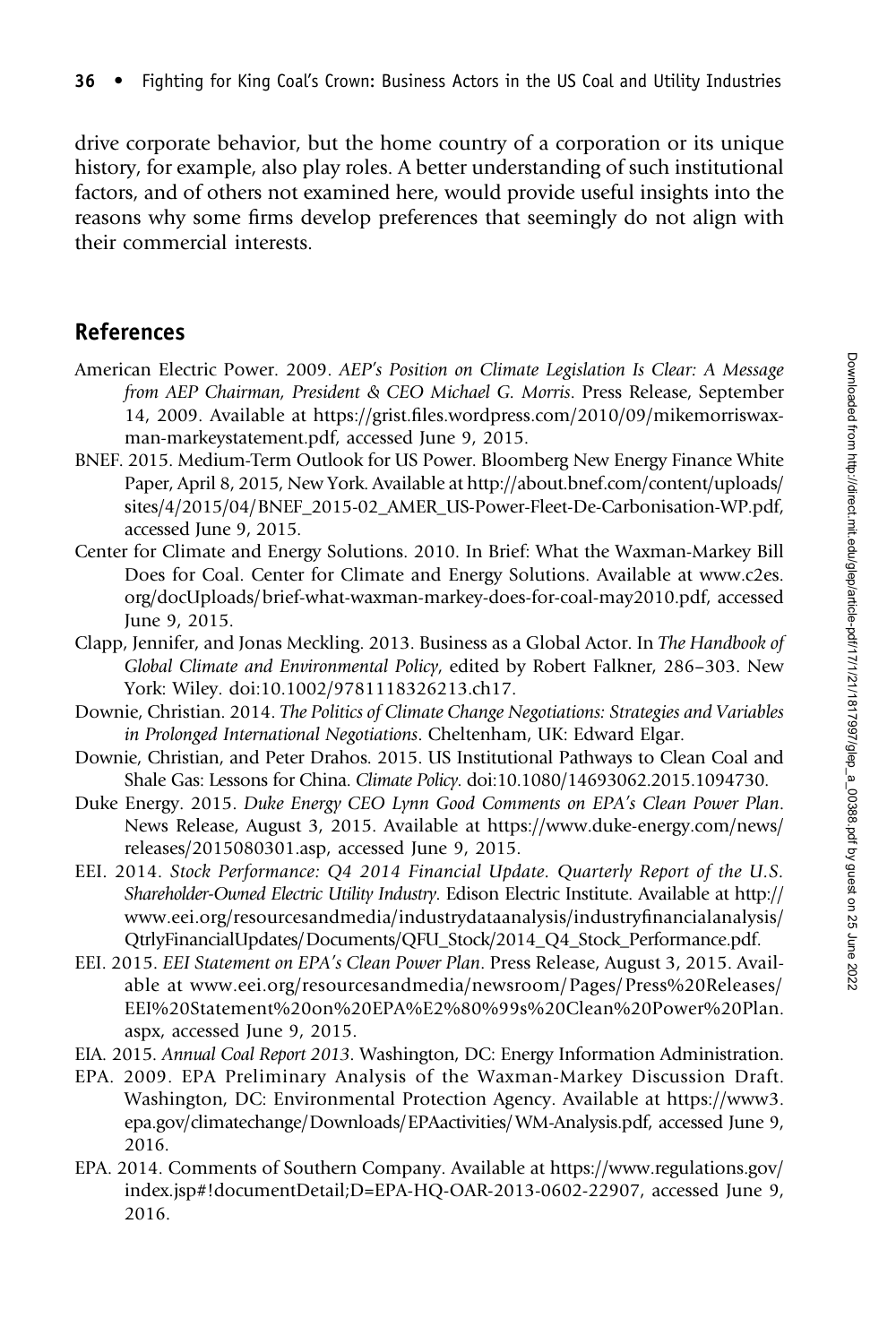- EPA. 2015. Clean Power Plan Final Rule. Washington, DC: Environmental Protection Agency. Available at https://www.gpo.gov/fdsys/pkg/FR-2015-10-23/pdf/2015- 22842.pdf, accessed June 9, 2016.
- Falkner, Robert. 2008. Business Power and Conflict in International Environmental Politics. New York: Palgrave Macmillan.
- Hall, Peter A., and Kathleen Thelen. 2009. Institutional Change in Varieties of Capitalism. Socio-Economic Review 7: 7–34.
- IEA. 2013. World Energy Outlook 2013. Paris: International Energy Agency.
- IEA. 2014. World Energy Outlook 2014. Paris: International Energy Agency.
- Kagan, Robert A. 2007. Globalization and Legal Change: The "Americanization" of European Law? Regulation and Governance 1: 99–120.
- Kasper, Matt. 2015. Corporations Behind the Lawsuit Against the EPA. Energy and Policy Institute. Available at www.energyandpolicy.org/corporations-behind-the-lawsuitagainst-the-epa/, accessed June 9, 2016.
- Kelsey, Sarah. 2014. The Green Spiral: Policy-Industry Feedback and the Success of International Environmental Negotiation. PhD Thesis, University of California, Berkeley.
- Keohane, Nathaniel, Richard Revesz, and Robert Stavins. 1998. The Choice of Regulatory Instruments in Environmental Policy. Harvard Environmental Law Review 22: 313–367.
- Kim, Sung Eun, Johannes Urpelainen, and Joonseok Yang. 2016. Electric Utilities and American Climate Policy: Lobbying by Expected Winners and Losers. Journal of Public Policy 36: 251–275.
- Knox-Hayes, Janelle. 2012. Negotiating Climate Legislation: Policy Path Dependence and Coalition Stabilization. Regulation and Governance 6: 545–567.
- Lavelle, Marianne, and David Donald. 2009. Southern Company Dominates the Climate Lobbying Scene. The Center for Public Integrity. Available at https://www. publicintegrity.org/2009/07/01/2830/southern-company-dominates-climatelobbying-scene, accessed June 9, 2016.
- Layzer, Judith. 2012. Open for Business: Conservatives' Opposition to Environmental Regulation. Cambridge, MA: MIT Press.
- Levy, David, and Ans Kolk. 2002. Strategic Responses to Global Climate Change: Conflicting Pressures on Multinationals in the Oil Industry. Business and Politics 4: 275–300.
- Meckling, Jonas. 2011. Carbon Coalitions: Business, Climate Politics, and the Rise of Emissions Trading. Cambridge, MA: MIT Press.
- Meckling, Jonas. 2015. Oppose, Support, or Hedge? Distributional Effects, Regulatory Pressure, and Business Strategy in Environmental Politics. Global Environmental Politics 15 (2): 19–37. doi:10.1162/GLEP\_a\_00296.
- Meckling, Jonas, Nina Kelsey, Eric Biber, and John Zysman. 2015. Winning Coalitions for Climate Policy. Science 349: 1170–1171.
- Medici, Andy. 2016. Here's how much Exelon has spent pursuing its \$6.8 billion merger with Pepco Washington Business Journal, February 11 2016. Available at: http:// www.bizjournals.com/washington/news/2016/02/11/heres-how-much-exelon-hasspent-pursuing-its-6-8.html, accessed 18 November 2016.
- Mildenberger, Matto. 2013. The Politics of Strategic Accommodation: Explaining Business Support for US Climate Policy. Paper presented at the International Conference on Public Policy, Grenoble, France, June 26–28.
- Newell, Peter. 2000. Climate for Change: Non-State Actors and the Global Politics of the Greenhouse. Cambridge: Cambridge University Press.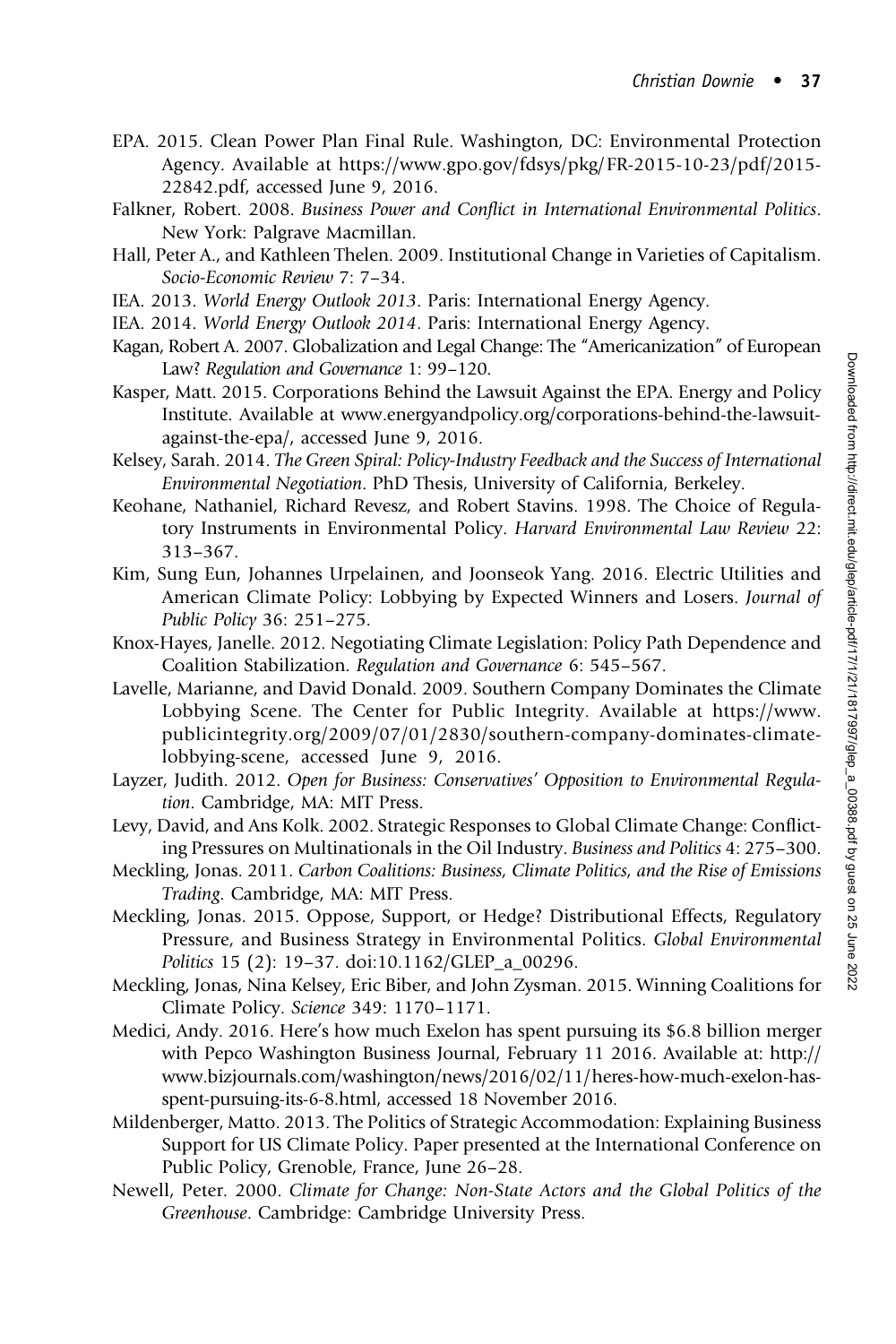- Newell, Peter. 2005. Business and International Environmental Governance: The State of the Art. In The Business of Global Environmental Governance, edited by David Levy and Peter Newell, 21–45. Cambridge, MA: MIT Press.
- Pew Center on Global Climate Change. 2009. At a Glance: American Clean Energy and Security Act of 2009. Available at www.c2es.org/docUploads/Waxman-Markeyshort-summary-revised-June26.pdf, accessed June 9, 2016.
- Point Carbon. 2009. Carbon Exposure: Winners and Losers in a US Carbon Market. Point Carbon Research, Carbon Market Analyst North America, November 2, 2009. Available at http://graphics8.nytimes.com/images/blogs/greeninc/carbonexposure.pdf, accessed June 9, 2016.
- Pooley, Eric. 2010. The Climate War. New York: HarperCollins.
- Rio Tinto. 2009. Proposed Emissions Trading Legislation in Australia, October 2009. Available at www.riotinto.com/ourcommitment/features-2932\_3267.aspx, accessed June 9, 2016.
- Rio Tinto. 2010. Annual Report. Available at www.riotinto.com/documents/ Investors/ RioTinto\_Annual\_report\_2010.pdf, accessed June 9, 2016.
- Sell, Susan K., and Aseen Prakash. 2004. Using Ideas Strategically: The Contest Between Business and NGO Networks in Intellectual Property Rights. International Studies Quarterly 48: 143–175.
- Skjærseth, Jon Birger, Guri Bang, and Miranda A. Schreurs. 2013. Explaining Growing Climate Policy Differences Between the European Union and the United States. Global Environmental Politics 13 (4): 61–80. doi:10.1162/GLEP\_a\_00198.
- Stokes, Leah. 2015. Power Politics: Renewable Energy Policy Change in US States. PhD thesis, MIT, Cambridge, MA.
- Tienhaara, Kyla, Amandine Orsini, and Robert Falkner. 2012. Global Corporations. In Global Environmental Governance Reconsidered, edited by Frank Biermann and Philipp Pattberg, 45–67. Cambridge, MA: MIT Press.
- US Congress. 2009. H.R.2454: American Clean Energy and Security Act of 2009. Available at https://www.congress.gov/bill/111th-congress/house-bill/2454, accessed February 24, 2016.
- Vogel, David. 1989. Fluctuating Fortunes. New York: Basic Books.
- Vormedal, Irja. 2012. States and Markets in Global Environmental Governance: The Role of Tipping Points in International Regime Formation. European Journal of International Relations 18: 251–275.
- Walke, John. 2012. Is Your Power Company Fighting in Court Against Safeguards from Mercury and Toxic Air Pollution? Natural Resources Defense Council. Available at https://www.nrdc.org/experts/john-walke/your-power-company-fighting-courtagainst-safeguards-mercury-and-toxic-air, accessed June 9, 2016.
- The White House. 2013a. The President's Climate Action Plan. Washington, DC: Executive Office of the President. Available at https://www.whitehouse.gov/sites/default/ files/image/president27sclimateactionplan.pdf, accessed June 9, 2016.
- The White House. 2013b. Presidential Memorandum: Power Sector Carbon Pollution Standards. Press Release, June 25, 2013. Available at https://www.whitehouse. gov/the-press-office/2013/06/25/presidential-memorandum-power-sector-carbonpollution-standards, accessed June 9, 2016.
- The White House. 2015. White House Announces Additional Commitments to the American Business Act on Climate Pledge. Press Release, November 30, 2015.